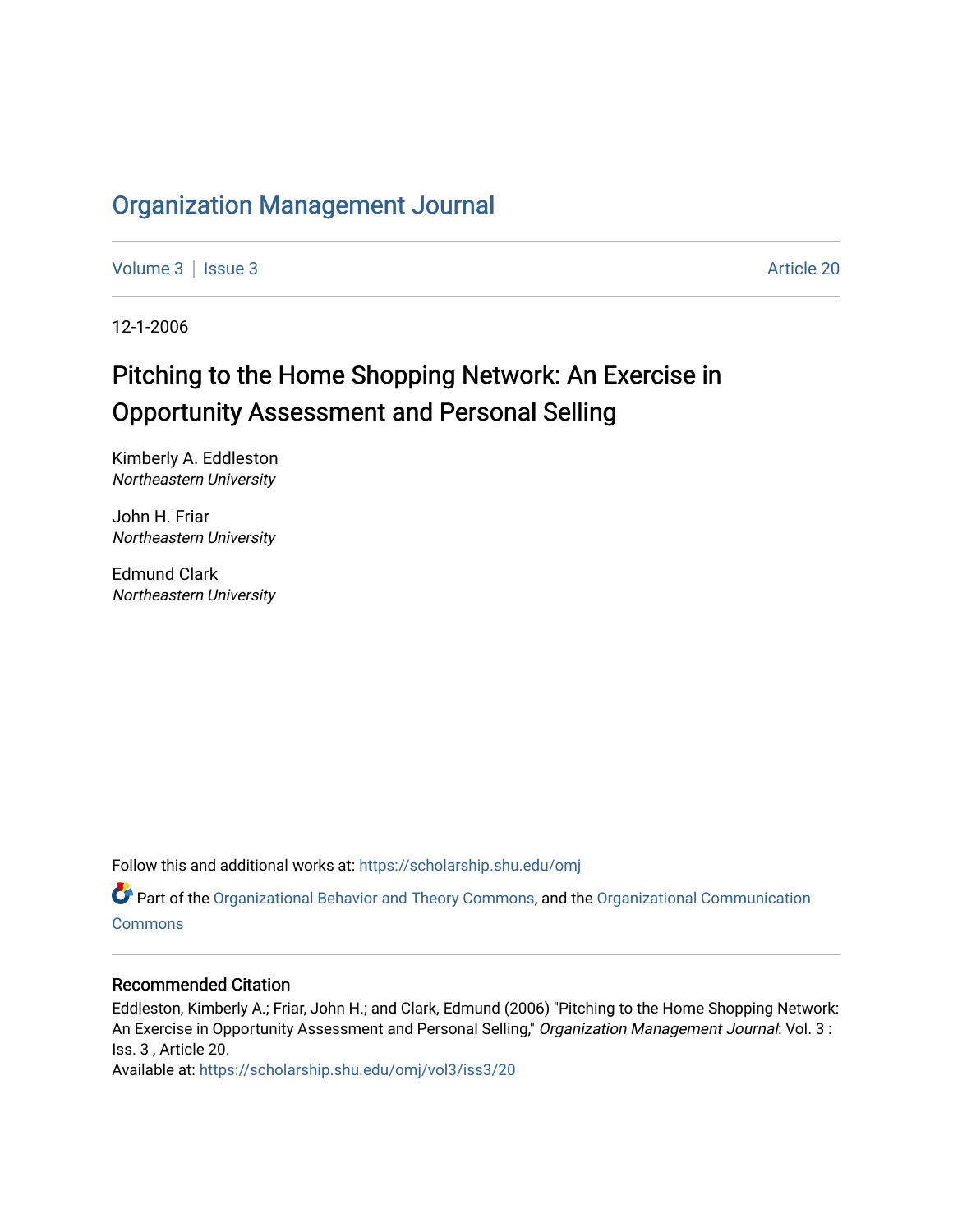**Organization Management Journal**  *Teaching & Learning: ELA 2005 Best Papers*  2006 Vol. 3, No. 3, 257-270 © 2006 Eastern Academy of Management ISSN 1541-6518 www.omj-online.org

## Pitching to the Home Shopping Network: An Exercise in Opportunity Assessment and Personal Selling

#### [KIMBERLY A. EDDLESTON](mailto:K.eddleston@neu.edu)

Northeastern University

#### [JOHN H. FRIAR](mailto:j.friar@neu.edu)

Northeastern University

#### [EDMUND CLARK](mailto:ted.clark@neu.edu)

Northeastern University

The purpose of this exercise is to help students of entrepreneurship understand opportunity assessment and the personal selling process. After watching a short video about the challenges and opportunities of launching a product on the Home Shopping Network (video is optional), students are asked to identify a unique product that could be successfully sold on the Home Shopping Network (HSN). Students are then required to pitch their product to the class demonstrating how their product suits HSN's requirements, meets customer needs, and can be personally sold effectively to the network's audience. By participating in this exercise students will experience the opportunity assessment process, aspects of marketing strategies, and the importance of personal selling.

**Keywords:** Experiential exercise, Opportunity assessment, Personal selling, Entrepreneurship, Creativity

An axiom in entrepreneurship is "if you're an entrepreneur, you're in sales" (Lesonsky, 2001, p. 596). Entrepreneurs need to persuade or sell people on several fronts. To get people to go along with them in creating a company, entrepreneurs have only the value of their ideas, as they often have little or no money. They must be able to sell their ideas to potential partners, investors, and employees. Entrepreneurs also need to be able to sell their capabilities to banks, landlords, and professional service providers, such as lawyers and accountants, to get loans, space, and services. Finally, and most importantly, entrepreneurs need to be able to convince potential customers to buy their products or services. Good entrepreneurs, then, are always selling.

By selling we mean the ability to persuade or to convince someone to take an action. The goal of any sale is satisfaction—both the customer and the seller are satisfied with the exchange. Contrary to some stereotypes, sales people cannot make people do something they would not ordinarily do (Wynne, 1987). Rather, good selling is the explanation of the benefits of an action to the buyer. To be a good sales person, a person must be able to empathize with the customer and understand what motivates the customer (Berkowitz, Kerin, Hartley, & Rudelius, 2000). Through understanding a customer's motivation, sales people can create a customer-focused value proposition and target potential customers to increase the likelihood of a sale. This ability to understand the customer is derived from a market opportunity assessment, a required analysis for any entrepreneur (Allen, 2003).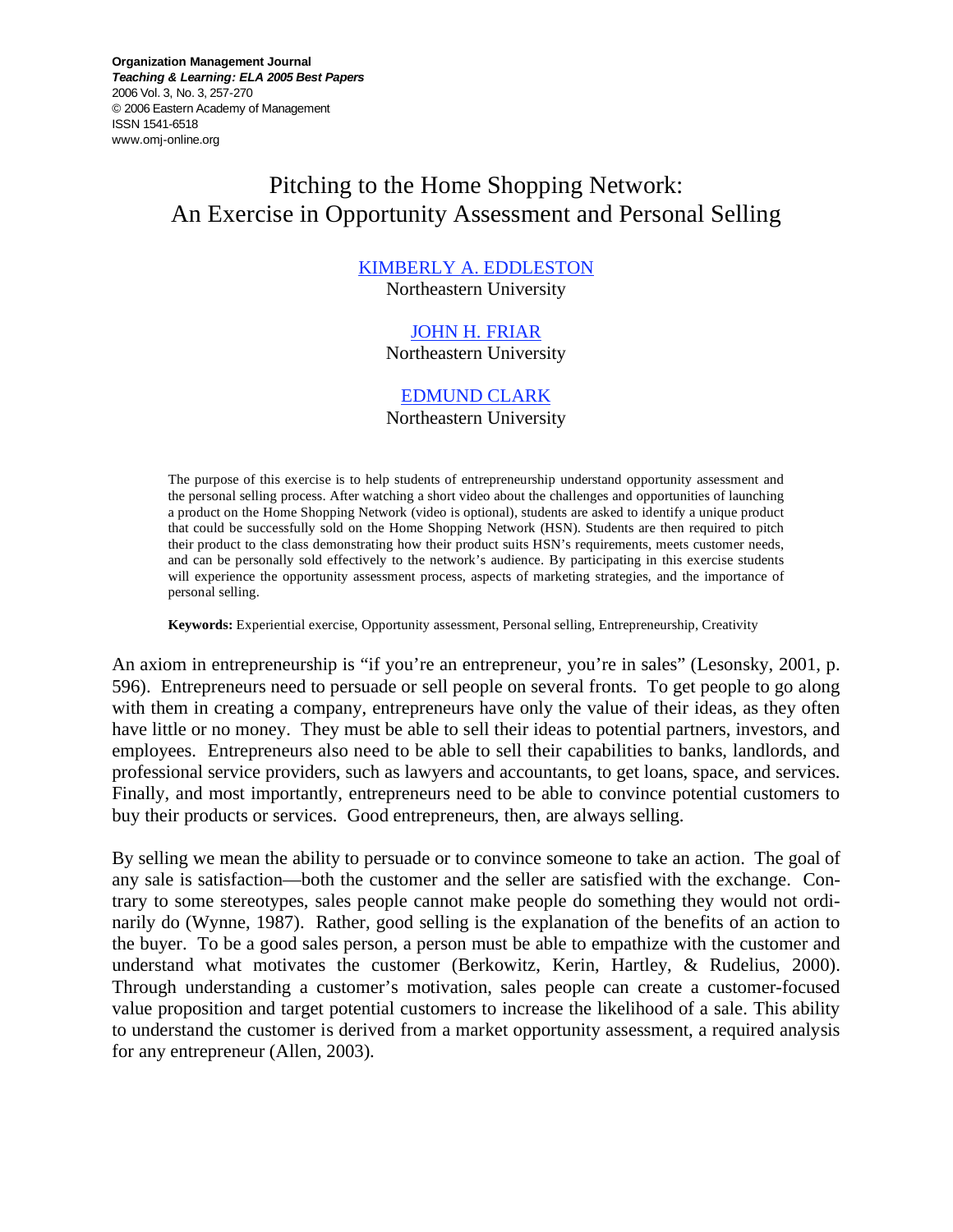For several decades, research has focused on the personality traits of good sales people. Contrary to expectations, factors such as forcefulness, sociability, age, education, and intelligence were not found to be consistent predictors of high sales (Berkowitz et al., 2000). The upshot of this research is that there does not appear to be any consistent personality traits that lead to better selling. Instead, anyone can be a good sales person; what matters is the effectiveness of the sales presentation. That is, a "good presentation" is more effective in producing sales than a "poor presentation" (Berkowitz et al., 2000; Levitt, 1965). As such, it is important for aspiring entrepreneurs to learn how to create an effective sales presentation.

While this exercise was created specifically for entrepreneurship students, personal selling is also an important skill for managers to possess. Personal selling is a process of communication between a company representative and a prospective buyer. The experienced sales person understands that personal selling creates a two-way line of communication to provide information both from and to the company and customer (Berkowitz et al., 2000). With customer specific information a salesperson can create a uniquely tailored message to address an individual's distinct desires and needs. Additionally, these two-way lines of communication provide insights for the salesperson to educate the customer and facilitate the purchase decision. The goal of personal selling is to understand what the customer wants, to sell that to him/her, and to create a long-term relationship with the customer resulting in repeat purchases over a lifetime (Berkowitz et al., 2000).

Virtually every occupation that involves customer contact has an element of personal selling (Berkowitz et al., 2000). Indeed, experience in personal selling often serves as a stepping-stone to top management. For example, approximately 20 percent of the CEOs in the 1,000 largest U.S. firms have significant sales and marketing experience in their work history (Berkowitz et al., 2000). Furthermore, the increasing importance of intrapreneurship and the ability to identify business opportunities makes opportunity recognition and assessment skills of vital importance to today's managers (McGrath & MacMillan, 2000). As such, the learning points of this exercise are important for entrepreneurship and management students alike.

The purpose of this exercise, therefore, is to give students experience in personal selling and the opportunity recognition and assessment process in a safe, friendly environment. The students are required to identify opportunities, analyze their customers' motivations through an opportunity assessment and then create an effective sales presentation. The learning points of this exercise focus on: learning opportunity recognition and assessment principles, targeting a distribution channel, creating customer-focused value propositions, crafting winning sales presentations, and learning how presentation skills affect the customer experience. This exercise has been used in both undergraduate and graduate entrepreneurship courses. It was designed for a class time of 75-100 minutes. The directions to the exercise are below followed by a presentation of typical classroom experiences and discussions.

## **The Exercise**

To briefly describe *Pitching to the Home Shopping Network,* this exercise requires teams of students to identify a unique product that could be successfully sold on the Home Shopping Network (HSN). Students first watch a short video about the challenges and opportunities of launch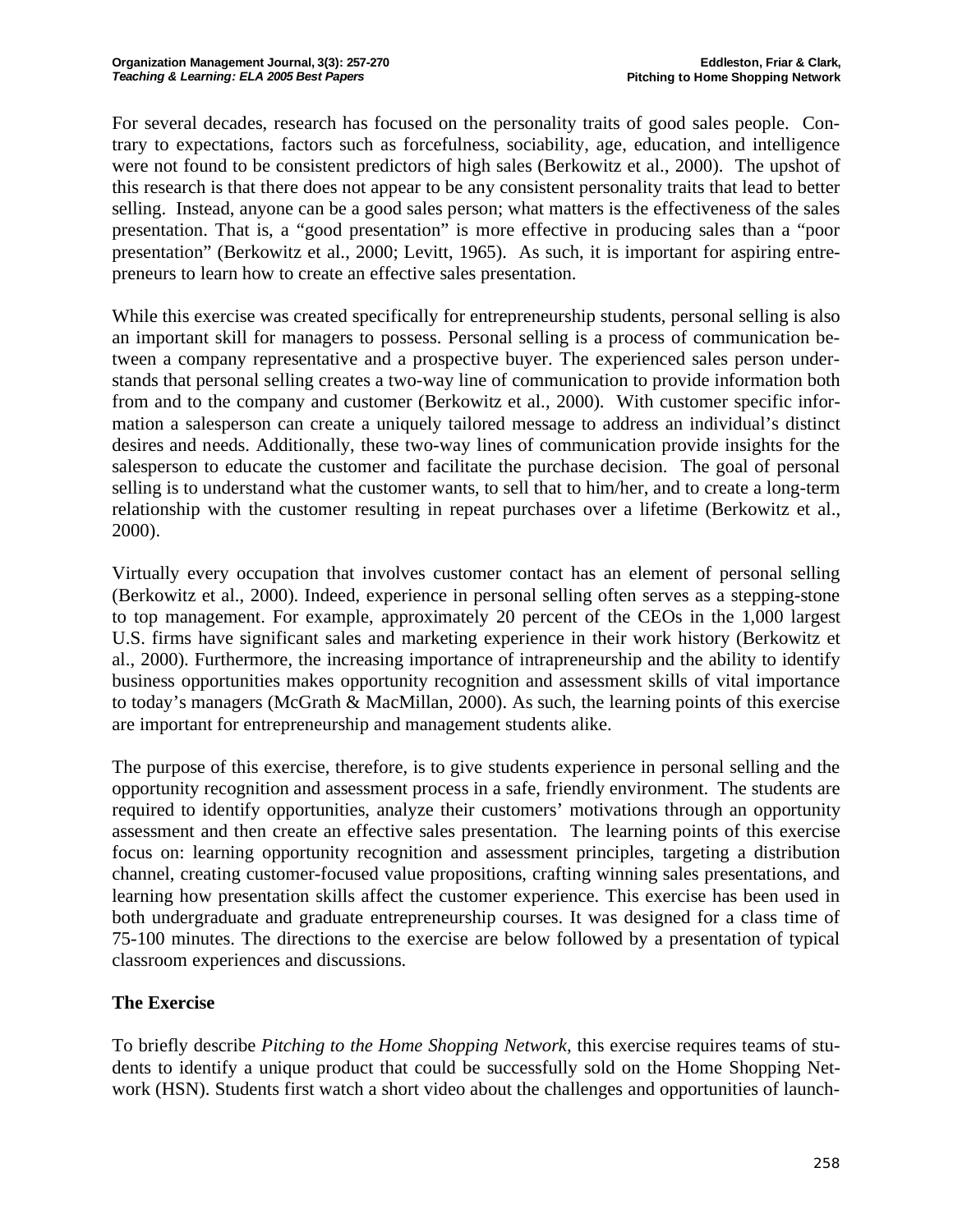ing a product on HSN (video is optional). Based on the information revealed in the video and/or discussed during class, teams of students are then asked to research and identify a unique product that could be successfully sold on HSN. The teams must then present their product ideas to the class, demonstrating how their products suit HSN's requirements, meet customer needs, and can be personally sold effectively to the network's audience. In choosing their products, teams must focus on product factors related to price, features and benefits that meet audience needs, the desirability of the product, and how well the benefits of the product can be demonstrated on television. Teams must also consider the personal selling advantages related to the product including entertainment value, ability to create a memorable tag line/slogan, and the appropriateness to which the product can be sold via television. Finally, posing as HSN executives, students evaluate the product pitches of the other class teams according to key factors that cable shopping networks consider when choosing products to launch on their television shows. More specific directions are below.

## **Advance Preparation**

The video entitled, *Striking it Rich or Striking Out* (PO 31218-01), was originally broadcast on ABC's television show, *Primetime,* on December 18, 2003. It can be purchased at abcnewsstore.com for institutional use. The video is approximately 20 minutes long. The video, *Striking it Rich or Striking Out,* follows the entrepreneurial dreams of three Home Shopping Network hopefuls. The first entrepreneur has invented a toothbrush cleaning device, the second entrepreneur is an actress who has designed a line of jean clothing, and the third entrepreneur has created a line of European cosmetics. The video provides an overview of the recent popularity of cable shopping networks as well as the potential for incredible success to entrepreneurs whose products are chosen to air on these networks. It describes the process through which entrepreneurs pitch their products to HSN executives, the factors that HSN executives consider when choosing products to sell on HSN, the training that the entrepreneurs receive (and pay for) to help them sell their products to the HSN audience, and the criteria HSN uses to determine if entrepreneurs will be invited back to sell their wares during additional show segments. If an instructor chooses to not purchase this video, most of this background information is readily available on HSN's and QVC's websites. Instead of showing the video, the instructor could discuss past success stories on HSN and QVC, as well as the criteria that these cable shopping networks consider when choosing products to launch on their television shows.

Because students will be required to research product opportunities to pitch to HSN, the video should be shown and the exercise directions discussed several days before the teams will be required to present their products to the class. We generally give our students four to seven days to prepare their sales pitches. In addition, an instructor may choose to present some complementary material to help students perform this exercise. A list of suggested readings is provided in Exhibit 5. This may include information on opportunity recognition and assessment, marketing message development, personal selling techniques, and direct distribution strategies. While we generally give background information on HSN and QVC channels, because the video specifically highlights HSN, the exercise is framed to focus on HSN.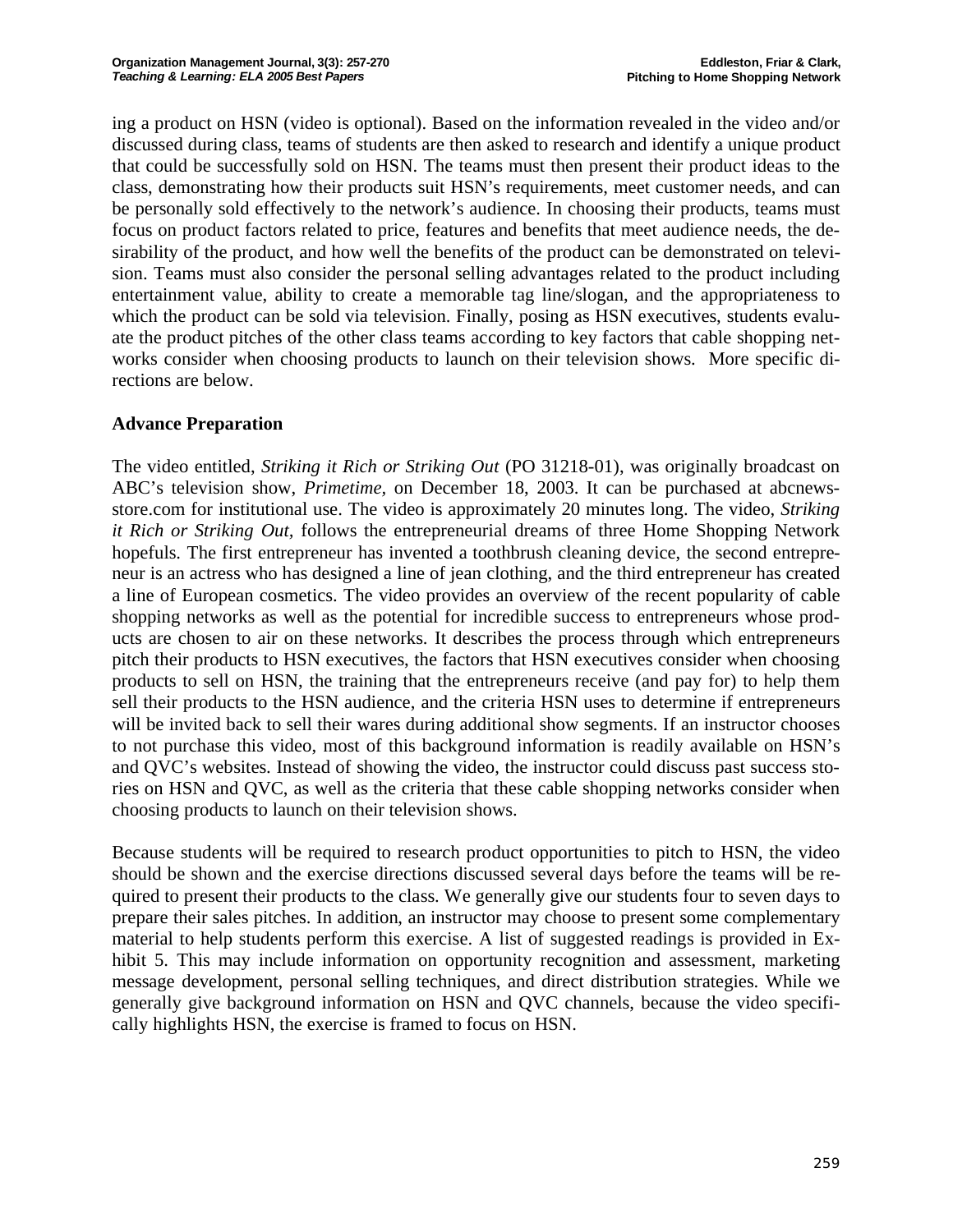## **Team Size**

This exercise requires teams of three to seven students. Smaller teams, those with less than ten members, tend to be more successful because they encourage cohesion and consensus-building (Chaney & Lyden, 2000). Teams are best for this exercise because they allow students to experiment with different group-based creativity techniques including brainstorming and mindmapping when searching for product ideas. The team formation also allows students to participate in group decision-making when assessing and choosing their product opportunity. Lastly, this exercise requires students to coordinate their efforts in order to produce a memorable tagline/slogan and to produce an effective sales pitch to present to HSN executives. As such, by using teams for this exercise students have the opportunity to experience the benefits of using a team for creativity and opportunity assessment purposes, the need to effectively coordinate team members in order to complete the tasks of this exercise, the process of group decision-making, and general concepts of group dynamics.

#### **Approximate Timing**

The entire exercise takes approximately two class periods. During the first class period at least 30 minutes is needed to show the video and discuss the directions of the exercise. Additional class time can be used to present complementary materials. For the second class period, approximately ten minutes will be needed per team to set up and present their product opportunities. Additional class time is also desirable, approximately 20-45 minutes, to discuss class evaluations of the product opportunities and to participate in a classroom discussion of key learning principles based on the exercise. Exhibit 1 gives an overview of the exercise.

#### **Activity (Time required)**

#### **Explanation of Exercise (10-15 minutes)**

Assign students to teams of three to seven members.

The goal of each team is to identify a unique product that could be successfully sold on HSN. The complete directions as distributed to students are included in Exhibit 2. The directions provide background information on the major cable shopping networks and also explain the team's assignment—to identify a product to sell on HSN. For ideas the teams are encouraged to watch a cable shopping network show, search the Internet, identify problems, or walk through the local mall. Teams are asked to focus on finding a product that they find intriguing but that their classmates are probably not aware of. They are also reminded that pricing is extremely important to cable shopping networks. These networks usually want a price between \$15 and \$40. The teams are also advised that they may want to include "extras" so that the price appears to be a "good deal" to the audience.

Once the students understand the basic instructions of the exercise, the students should be instructed that they will be presenting their product opportunities to the rest of the class during the designated class period. Students should be reminded that they will only have six minutes to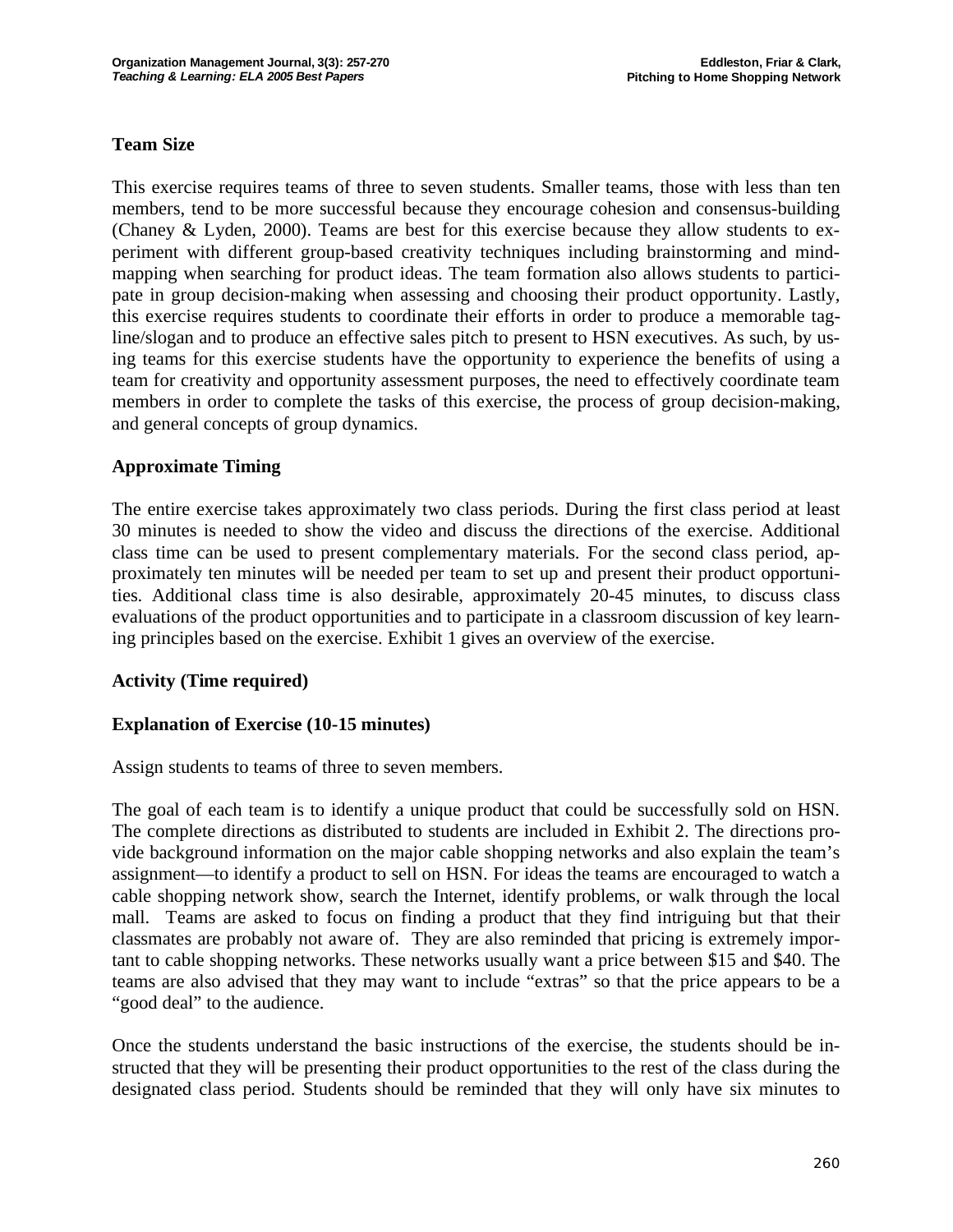pitch their products—a typical time slot allowed to hopeful entrepreneurs pitching to HSN. They should also be advised of the criteria that the rest of the class will be using to evaluate their product opportunity. These criteria are: unit sales potential, clearly defined market segment, desirability of product, entertainment value, problem identified and solved, and memorable tagline/slogan.

## **Video Shown (20 minutes)**

After the students understand the requirements of the exercise, the video should be shown to the class. It is advised that the exercise directions be given prior to showing the video so that the information on the video and the featured entrepreneurial stories serve as sources of inspiration and examples for the students. Once the video is complete, the instructor can present complementary material, if desired. If an instructor chooses to forgo the video, he or she can present background information that is readily available on cable shopping network websites and in related articles (www.entrepreneur.com is also a good source of information).

#### **Opportunity Recognition (Time varies)**

This stage of the exercise is completed outside of class time. Teams should be given four days to a week to identify products that would be of potential interest to cable shopping networks like HSN. The teams should focus on finding a product that they find intriguing but that their classmates are probably not aware of. As advised in the exercise directions (Exhibit 2), students should focus on identifying products that demonstrate well, solve a common problem or make life easier, appeal to a broad audience, have unique features or benefits, are topical or timely, and have entertainment value. Ideas for products can come from sources like cable shopping network shows, the Internet, or the local mall. For example, in the past, students have presented products that they have previously brought back from travels abroad (cell phone attachment, wristwatch phone), discovered on the Internet (absolutely no stick baking sheet, adaptable cell phone recharger), and found in industrial/business settings (restaurant quality wine preserver/recorker, fresh grind single coffee brewer).

Leaving the product identification process open to teams allows them to be creative in the method selected to identify products while requiring them to come to some type of consensus as to the process to be used. As they look to identify potential products, each team seems to develop a method for uncovering opportunities that best suits their team's strengths and style. The teams brainstorm, look to their environment, solve a problem, or simply copy another product. The identification process is often an exciting and fun period for the students as they uncover a seemingly endless supply of opportunities. As the teams begin to move through the selection process some product ideas are dropped and others rise to the forefront. During this stage, as the weak ideas are dropped, it tends to become more difficult for the teams to reach a consensus and each team's opportunity assessment process often becomes more sophisticated. As they further focus their efforts on choosing their final product they begin to more carefully evaluate, among other things, the target market and their needs, pricing requirements for the product, the direct distribution medium, the marketing message, and their sales presentation. There is a great opportunity here to introduce a checklist for the students to prioritize the selection criteria.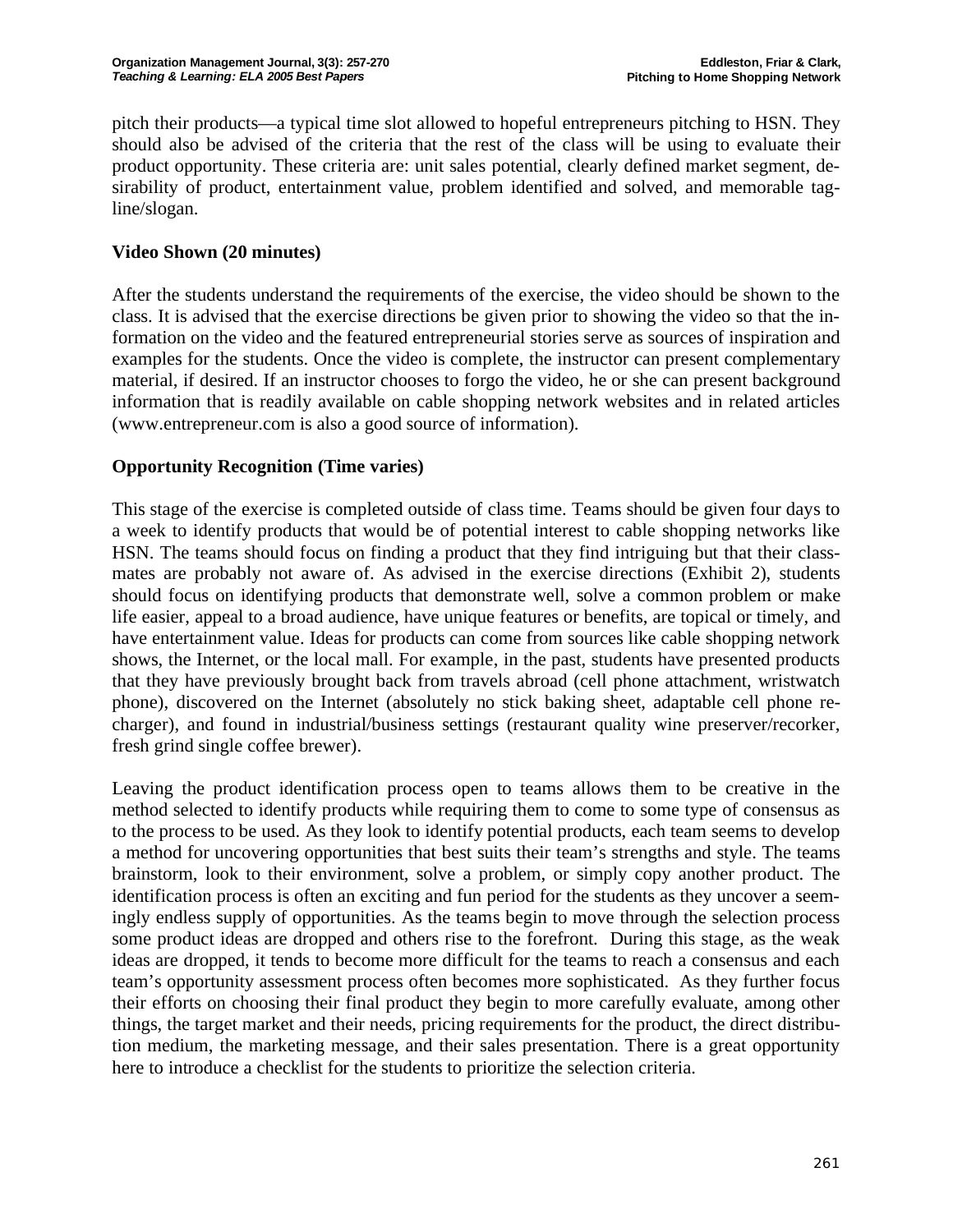Once the team has chosen a product, they will need to create a six-minute presentation to pitch their product to the class. Most students at first wonder how they will be able to fill six minutes with a sales presentation. However, once they begin developing the structure of the presentation they realize that they must be concise with their message and efficient in the use of their time. They quickly conclude that to get their message out, display the product features and benefits, develop consumer desire, and create a call to action, all while being entertaining, in only in six minutes is a tough task. Introducing or reminding students on how to create effective elevator pitches is useful for this stage of the exercise.

Creating their sales presentations is a fun stage of the exercise as the students are typically quite creative and often enjoy pushing the boundaries of advertising and cultural norms. As they move their plan forward they begin to modify the message for the target market and direct sales medium. With key questions regarding the product, target market, the message, and pricing determined, the students begin to focus on the sales presentation.

## **Product Opportunity Presentations (40 – 50 minutes)**

Each team of students will present their product opportunity to the class. The class will be posing as Home Shopping Network executives in charge of choosing one new product to fill the only coveted spot of the last quarter of the year. Teams often choose one to two team members to pitch their product opportunity to the class. PowerPoint slides are typically used by the students to display their products and to highlight key selling points. When students have access to their products (i.e. they already own them or borrow them from their place of work), they often bring them to class to demonstrate how they work. However, physical possession of the product is not necessary or required. When determining the amount of time needed for this phase of the exercise, figure six minutes per team plus one to two additional minutes for set up and to allow the class to fill in their assessment forms.

#### **Presentation Assessment (15 minutes)**

The final phase of the exercise is for the students to act as the HSN executives and select the winning product and team to receive the coveted air time. This "passive" participation requires students to evaluate the other opportunities and presentations and gives them additional reference points for evaluation of their own efforts. This is an important part of the exercise as it provides a tremendous opportunity for the students to see other ideas and presentations. Including students in the exercise as the HSN executives requires them to further develop their skills of opportunity evaluation and to express why they believe some opportunities and presentations are better than others. To aid in the assessment process, a handout including directions and evaluation criteria should be distributed to the class (see Exhibit 3).

Because students will be evaluating each team's product opportunity, a friendly competition can be created, if desired. Competition tends to heighten the students' involvement in the exercise (Marcic, Seltzer, & Vaill, 2001). After all presentations are completed and the students have individually evaluated each opportunity, the students can reform their teams to debate and discuss the strengths and weaknesses of each product opportunity. Each team is then asked to choose the one "best" product opportunity and to explain why they felt that product would be the most suc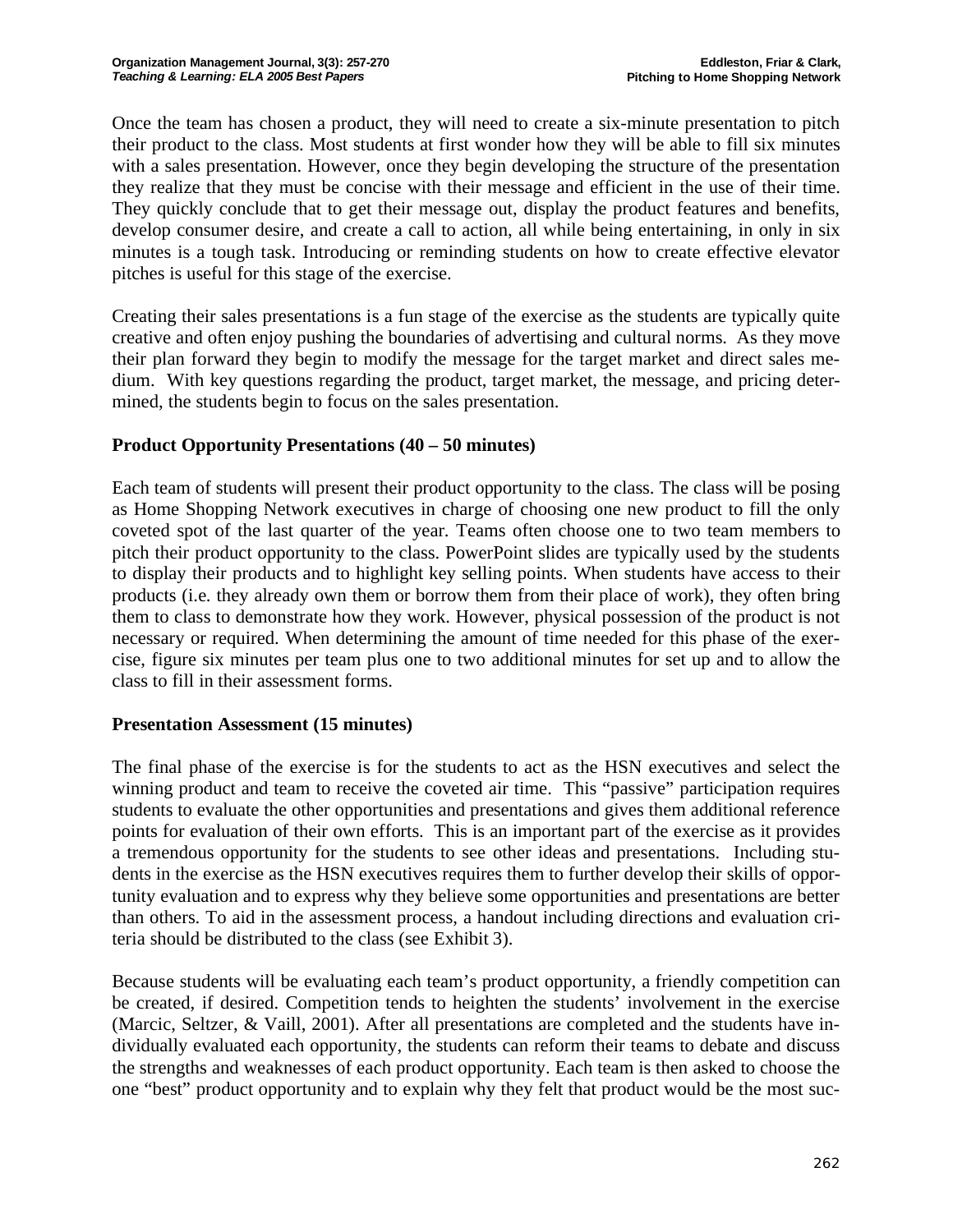cessful on HSN. This helps to ensure that the judges thoroughly discuss their evaluation criteria and reasoning when choosing the "best" product to fill the last available spot on HSN. If desired, the team with the most votes for "best" product can win a prize such as some candy or an academic award (2 bonus points on a quiz). The instructor may need to advise the teams that a product other than their own should be chosen as the "best." Once all of the presentations are complete and the product opportunities assessed, class discussion can take place for the remainder of the class period (see Exhibit 4 for a list of discussion questions).

## **Discussion**

The *Pitching to the Home Shopping Network* exercise is best used after having discussed these topics: the opportunity assessment process, aspects of distribution strategies, personal selling, and presentation skills. This exercise is effective in reinforcing and making real these topics to entrepreneurship students. By conducting this exercise after the students have had the opportunity to discuss the techniques and strategies that they have learned they can consciously consider them while they create their product offering sales strategy. The results from the exercise often give clear examples of the differences among the opportunity assessment options and examples of marketing and sales strategies. Other entrepreneurship and management topics that this exercise effectively supports include discussing product life cycles, how to turn creative ideas into innovations—the creative process, how to grow a business by reaching new markets, types of product development projects (i.e. derivatives, platform, breakthrough), how to create a total product offering, and image compatibility in developing an effective advertising campaign.

Once the exercise is complete, classroom discussion can take place. A good way to facilitate the discussion is to first have each team answer the questions that will later be discussed as a class. Having students first discuss the answers to questions before opening up the discussion to the entire class tends to increase student involvement, especially in a large class where students may seem reluctant to talk (Marcic, Seltzer & Vaill, 2001). Questions used for discussion with this case can be found in Exhibit 4. Questions typically asked and areas of discussion and lecture that follow are presented below.

1. What was the process that your group went through to select your final product? As you dropped product ideas, did it become more difficult to choose between the remaining competing products?

Students often find that idea generation can either flow quickly or be extremely difficult. For those that find idea generation a challenging task, identifying techniques such as brainstorming, morphing, or product modification helps them to realize that idea generation does not need to be a difficult task and it can often be rewarding. Once they understand just how fast ideas can be generated, it is a prime time to stress the concepts of opportunity costs, risk and reward, limited resources, and the importance of pursuing opportunities that have higher values than others. Even when given a process to follow, students often select one of the first product opportunities that they develop regardless of its value. A key concept for students to understand here is that ideas can be generated fairly easily and quickly and that the real task is to separate the bad and the good ideas from the great. While it may be easy to develop ideas, it is not easy to develop great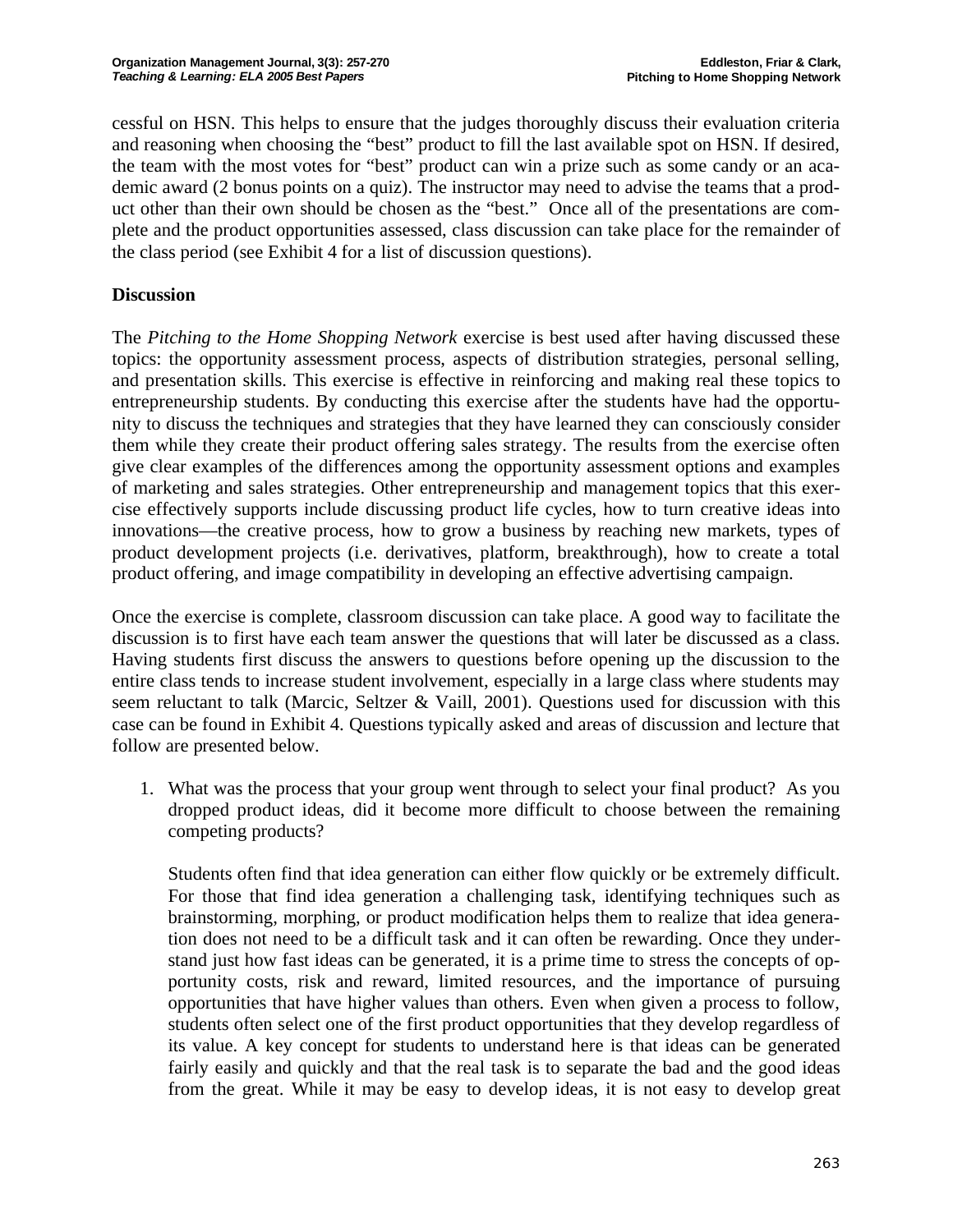ideas, and students need to appreciate that not all ideas are opportunities and not all opportunities are worth pursuing. Another important lesson to discuss here is that when evaluating an opportunity it is best if a standardized process is used, and that opportunities are rated and compared with a set of consistent criteria for selection. Discussing the opportunity recognition process helps to identify what real opportunities look like and what factors when not analyzed will contribute to product failures.

2. Can you think of changes to the selection process that you would implement in the future?

Having heard what other groups used for a selection process, this is a great follow up question. Probing into their process and why they chose what they did helps students to formulate what worked well in their process and what others did that was particularly effective. Discussing this in an open setting allows students to hear from classmates how they would alter their methods and it helps them to realize that opportunity assessment is a fluid process that changes to meet the needs of the situation, and that it should not be a rigid process that stifles creativity. The students should also come to the conclusion that having a selection process will in all likelihood increase their chances of success, and that a more rigorous process should result in a better overall selection.

3. Did you adapt your marketing message for the target market and this direct sales medium?

An important concept for students to grasp is that the message must be tailored for the market, and that the marketing channel influences both the target market and the message. Most students do not yet appreciate direct television sales networks. They typically say that they do not watch the shows or buy anything from them, however they often believe that they understand who the target market is that watches the networks. This is an important component of this exercise because while the students typically feel that they are not included in the home shopping target market, to perform the exercise they must develop a message for a target market that they do not know or relate to. Once they understand the retail sales volumes that these shows produce, they gain a new respect for the importance of this medium and often express an eagerness to capitalize on its market.

When asked about their sales message, students often speak directly as to how it was developed for the audience and how it will influence the market. Students also appreciate the visual and verbal nature of the medium and work to utilize those advantages to their fullest potential. Many often work to take a casual and friendly approach to develop a sense of confidence and trust among the audience. At this point it is a great time to discuss types of messages that can be developed including those that are designed to create Attention, Interest, Desire and Action (AIDA) (Tulenk, 1999). Most of the teams will include elements of AIDA, and when the presentations are analyzed it should be fairly evident that the more effective presentations included these principles.

4. If your product was selling in a retail store, how would your target customer and message be different?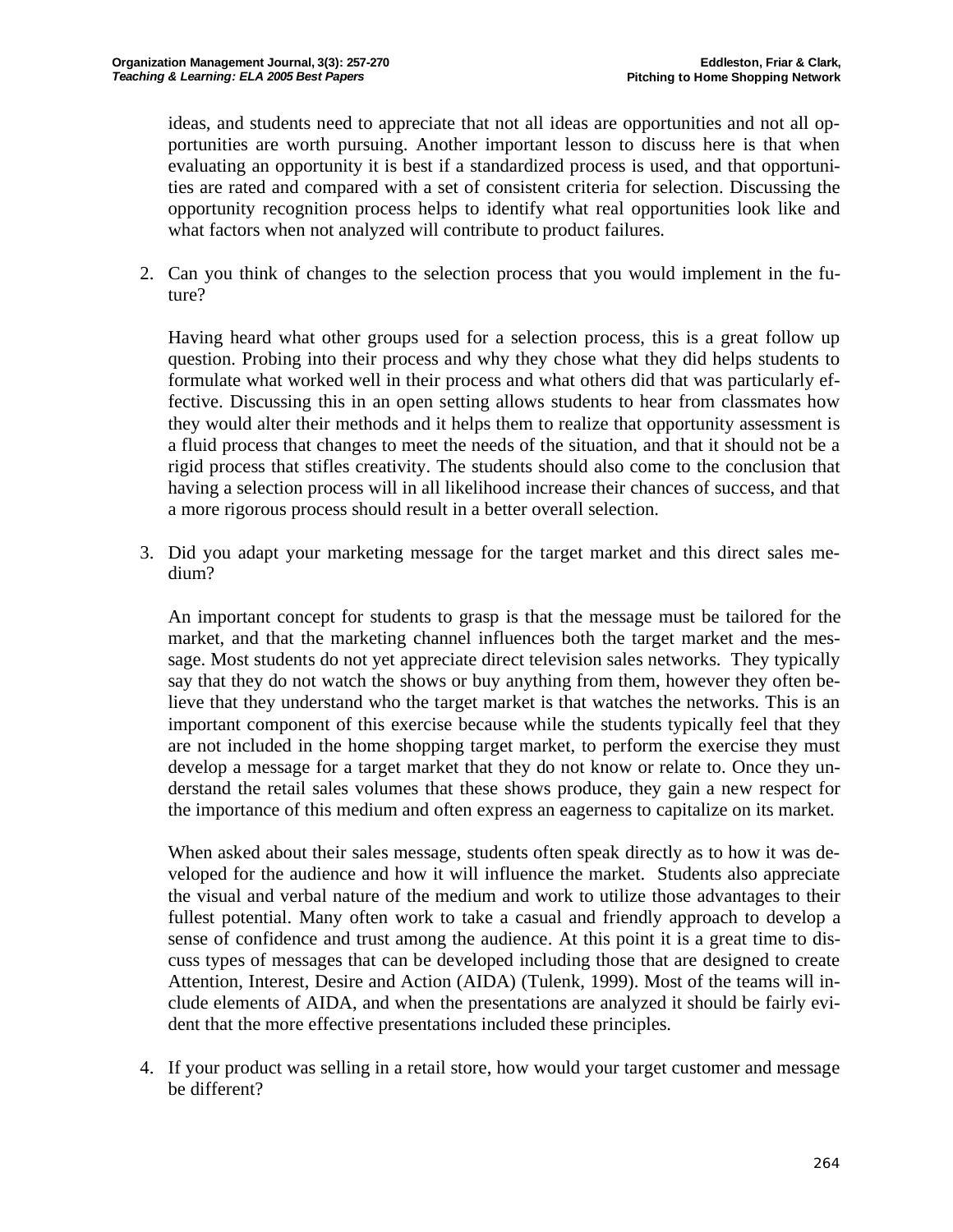This question is a follow up to the preceding question to further highlight the necessity to develop a targeted message based on the customer segment and the distribution medium selected and to stress the advantages and power of a live sales presentation. Students discuss the importance of packaging for the retail market and the difficulty of including direct selling techniques through distributed retail products. They also often point out that retail channel customers will be more diffused and that creating a focused sales message therefore will be more difficult. They appreciate the value of the Home Shopping Network as a direct sales medium and for its ability to allow them to communicate to the audience in a more natural way than other distribution channels provide. They understand that the HSN distribution channel gives them great flexibility in developing their message and that when using less direct channels many factors will need to be adjusted in their marketing mix such as pricing, packaging, promotional tactics, and the message.

5. What influence did the entertainment value of the presentation play in your decision to air the spot? Why?

Students put a great deal of energy into their presentations and generally want them to be enjoyable for the audience. They try hard to be entertaining and work to engage the audience members as much as possible. Generally, the presentations that are judged to be the best are the ones that engage the audience and create an overall feeling of excitement. When probed further about what made certain presentations "better," students get beyond the entertainment value of the presentations and identify the most effective presentations as those that also have substance. They identify the presentations that addressed a need and made a compelling case to purchase the product. Students clearly come to understand that entertainment will get their customers' attention but that the product must create value for it to warrant action in the form of a purchase.

6. What were the most effective "personal selling" techniques used?

This is a great question to further dissect the sales presentations and isolate effective and ineffective sales techniques. Students will point out a variety of techniques used that developed interest, or generated desire, or created a call for action. Some of the techniques are well done, subtle, and effective while others are blatant hard sell sales pitches. The students realize that form and substance are closely linked and both depend on each other to be effective. A good sales technique done without style is as ineffective as an entertaining performance done without a purpose. The students identify techniques that when used in an appropriate fashion, become effective. They also identify techniques that when not used well become ineffective or even worse, offensive. This part of the discussion is an appropriate time to discuss the importance of effective sales techniques and how selling differs from marketing.

7. What suggestions can you make to improve the sales presentations of the other products?

Another way to ask this question is *what would you do to improve your sales presentations?* This is an important question as it pushes the students to take the best techniques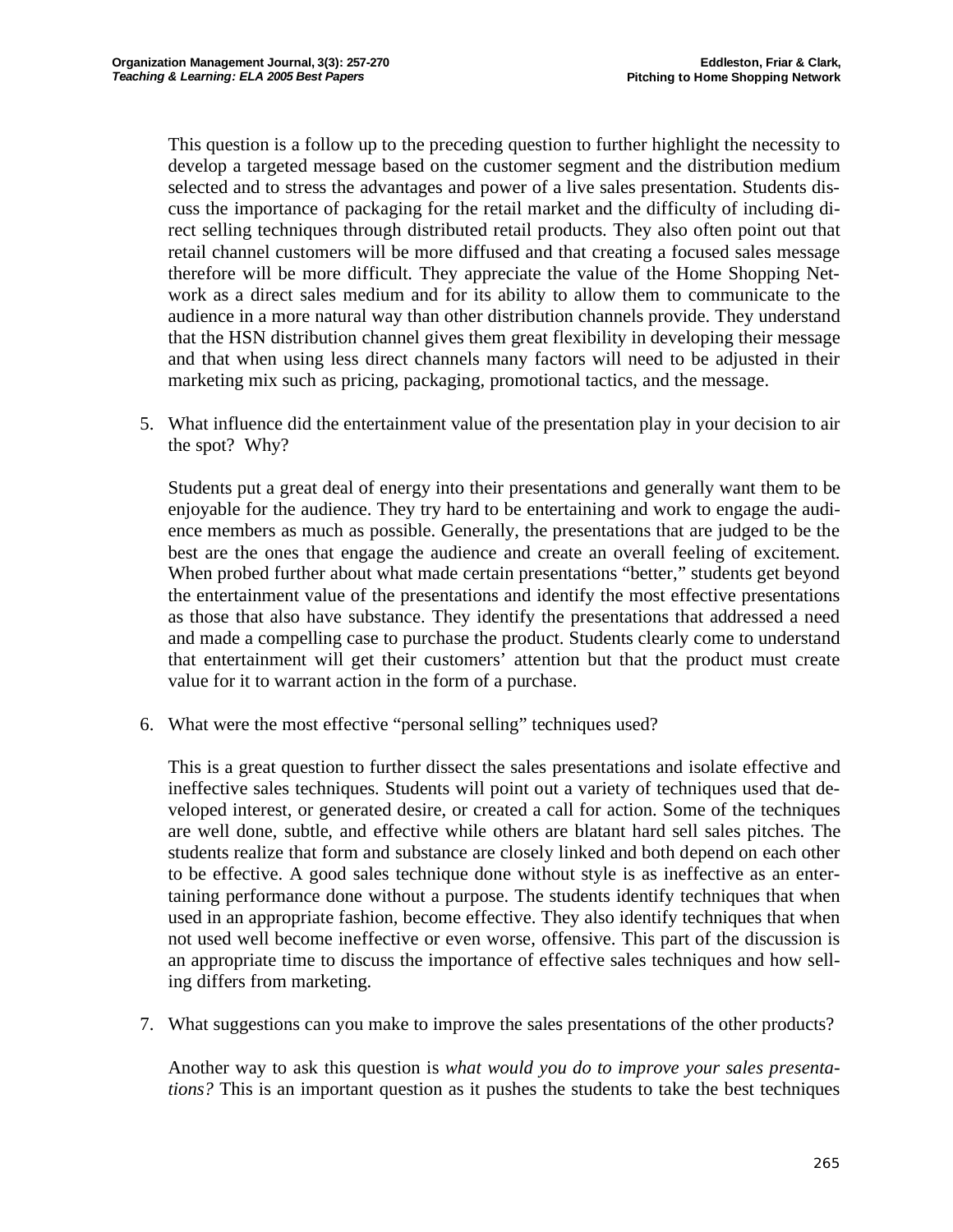and integrate them to create an even more effective presentation. Performing a post mortem on presentations and reconstructing them with improvements helps to further refine their skills and compare and contrast techniques used. Many sales training programs emphasize the importance of preparing well developed sales presentations and include a section on analyzing your performance to rework and hone both the presentation and presentation skills.

## **Conclusions**

This exercise offers students the opportunity to refine opportunity recognition and assessment skills, develop marketing strategies, and improve personal selling and presentation skills. This exercise allows students to select a product, create a marketing message, develop a presentation, and sell their products to a live audience. Students have the opportunity to be creative and expressive while learning to present under a structured format. This exercise also helps students to realize how important selling is for the overall success of a business and how the sales process can be a very exciting component of the marketing mix. In sum, this exercise introduces students to the following learning experiences:

- 1. The importance of opportunity recognition and assessment principles
- 2. How the selection of a distribution channel affects marketing mix strategies
- 3. The importance of developing an exciting marketing message with a customer focused value proposition
- 4. The advantages of crafting a winning sales presentation
- 5. How presentation skills affect the customer experience

## **REFERENCES**

- Allen, K.R. (2003). *Launching New Ventures: An Entrepreneurial Approach*. Boston, MA: Houghton Mifflin.
- Berkowitz, E., Kerin, R., Hartley, S., & Rudelius, W. (2000). *Marketing (6<sup>th</sup> ed.*). New York: Irwin McGraw Hill.
- Chaney, L., & Lyden, J. (2000, January). Making U.S. teams work. *Supervision, pp.* 6.
- Lesonsky, R. (2001). *Start Your Own Business: The Only Start-up Book You'll Ever Need*. Canada: Entrepreneur Press.
- Levitt, T. (1965). *Industrial purchasing behavior: A study of communication effects*. Boston: Harvard University.
- Marcic, D., Seltzer, J., & Vaill, P. (2001). *Organizational Behavior: Experiences & Cases (6th ed.), Instructor's Manual.* Cincinnati, OH: South-Western.
- McGrath, R.G., & MacMillan, I. (2000). *The Entrepreneurial Mindset: Strategies for Continuously Creating Opportunity in an Age of Uncertainty.* Boston, MA: Harvard Business School Press.
- Tulenk, P. (1999). A formula to get you more business. *The Daily Camera*. Retrieved June 1, 2006, from http://www.bouldernews.com/business/bp18smal.html
- Wynne, M. (1987). *Sci-tech Selling: Selling Scientific and Technical Products and Services.*  Englewood Cliffs, NJ: Prentice Hall.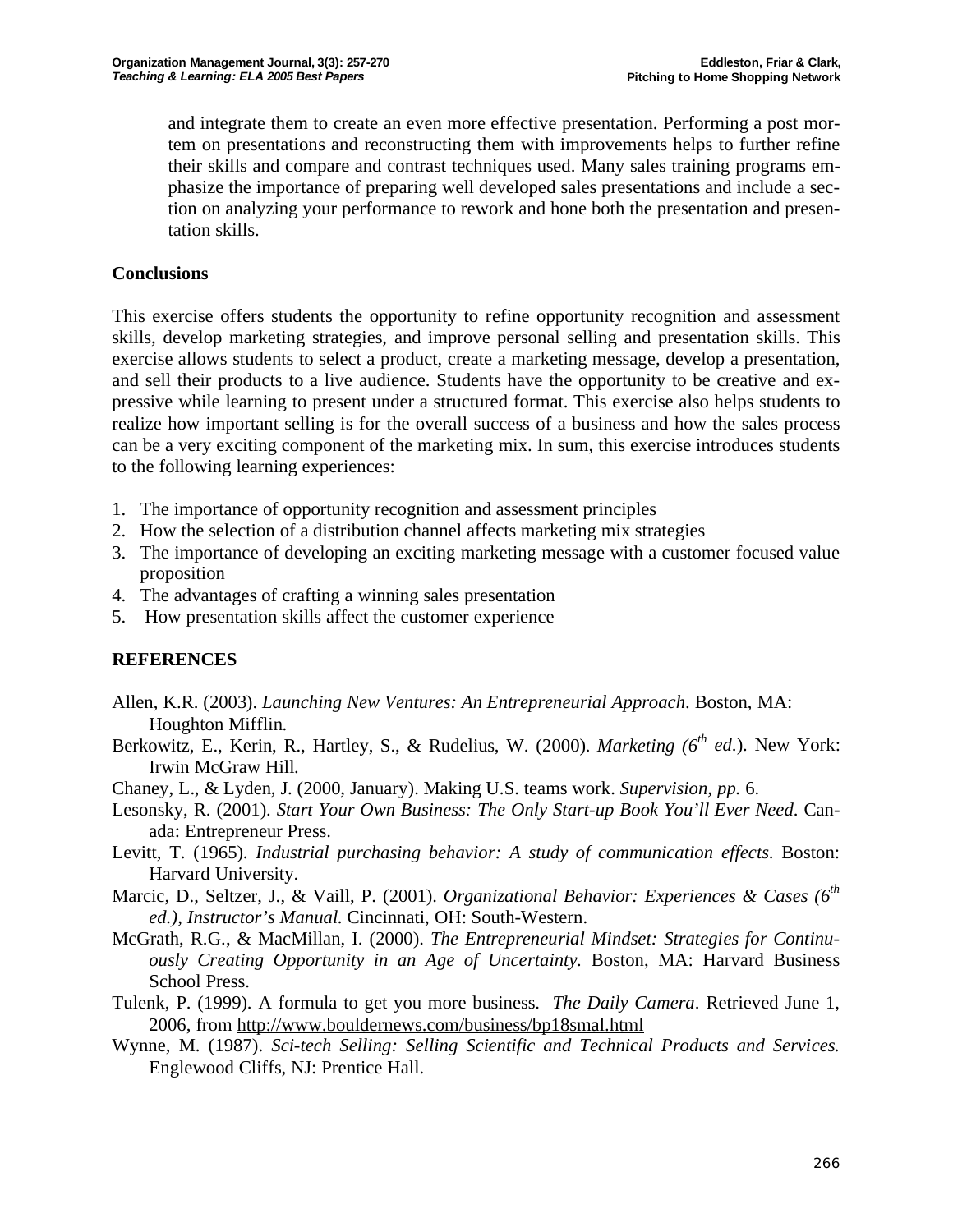## **EXHIBIT 1: Overview of Exercise**

| <b>Activity</b>                                                                | <b>Time Required</b> |
|--------------------------------------------------------------------------------|----------------------|
| Class 1:                                                                       |                      |
| Explain exercise                                                               | 10-15 minutes        |
| Show video                                                                     | 20 minutes           |
| Teams discuss product opportunities and ideas                                  | Remainder of class   |
| Class 2:                                                                       |                      |
| <b>Product Opportunity Presentations</b><br>Each team presents for 6-8 minutes | 40-50 minutes        |
| <b>Opportunity Assessment</b><br>Students rate each presentation               | 10 minutes           |
| Teams choose a winning product                                                 | 5 minutes            |
| Class discussion                                                               | Remainder of class   |

## **EXHIBIT 2:**

## **Pitching to the Home Shopping Network: An Exercise in Opportunity Assessment & Personal Selling**

Home Shopping Network, Shop At Home, QVC, and Value Vision are 24-hour cable TV shows selling products and inventions, and lots of them. It's not unheard of for an item to sell several thousand units in just a few minutes.

QVC, Inc. has revenues of over \$112 million. It is the number one televised shopping service in sales, profits, and reputation in the United States, reaching over 80 percent of all U.S. cable homes and 3 million satellite dishes. In 2003, more than 120 million units were shipped to customers around the world as a result of approximately 180 million phone calls, leading to more than \$4.8 billion in sales. QVC is the world's preeminent electronic retailer.

QVC airs products once every 40 days and expects a minimum of \$2,500 in sales per minute, and requires a 45 percent to 55 percent discount off the proposed price for the network.

Home Shopping Network airs products once a week as long as they sell and requires a 45 percent to 60 percent discount off the proposed price for the network.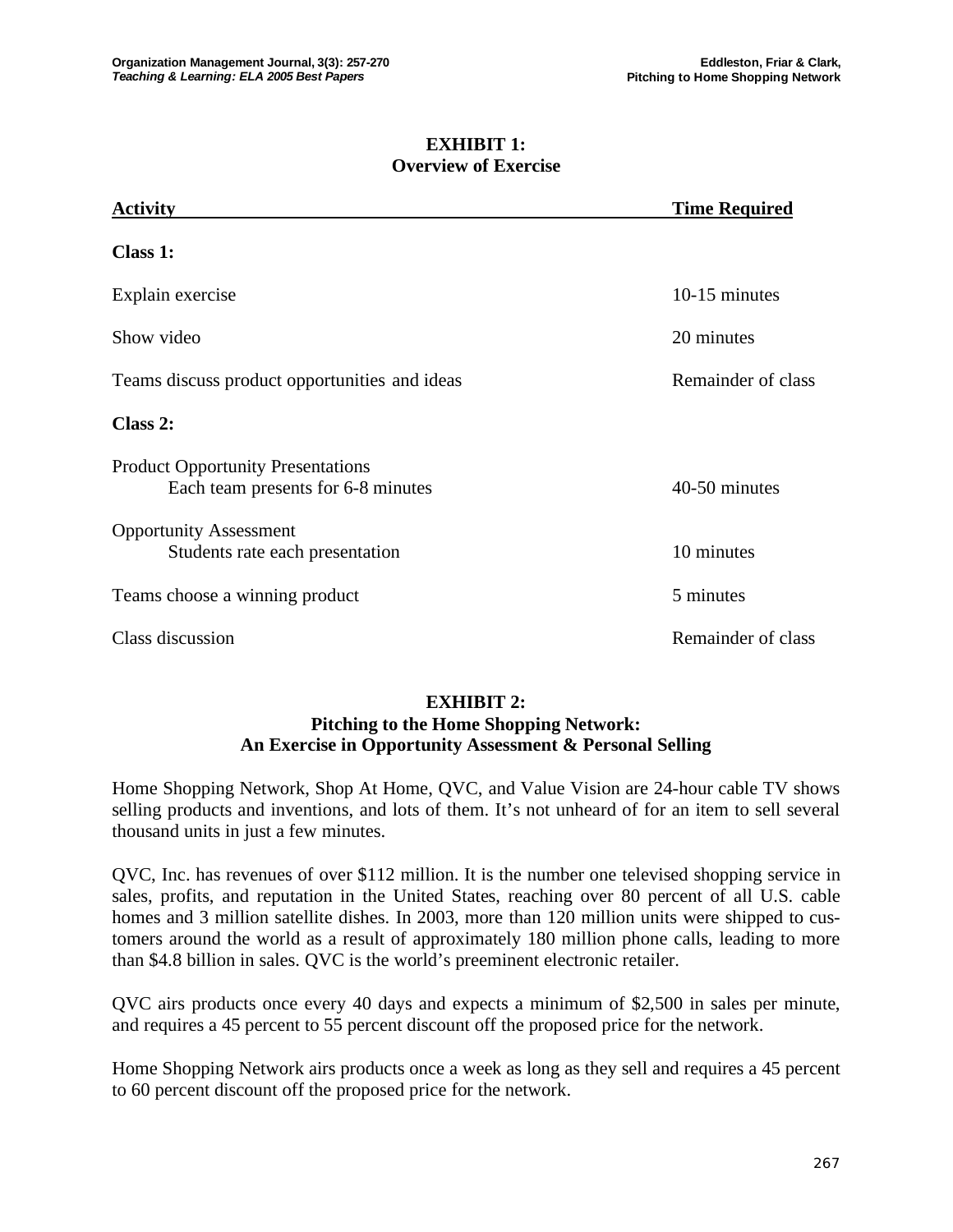As a result, many companies have made millions selling their products on TV shopping networks. So the question is, how do you get to be one of those companies?

Consider the case of Tim Wilson. Wilson started inventing consumer products about seven years ago. In the past five years, he has introduced three new products through TV shopping networks. Wilson's first product, the Drain Blaster, uses a high-speed, rotating nozzle to pressurize tap water into a high velocity water stream. His second product, the Pro-Jet 2000, converts ordinary garden hose pressure into a high velocity water flow. Wilson's third product, the Aqua Helix Shower Nozzle, saves water by accelerating water flow through a showerhead. His company, Jet Blast Corp., has annual sales of approximately \$4.5 million.

**Directions:** For your assignment, identify a product to sell on the Home Shopping Network. For ideas, watch a cable shopping network show, search the Internet, identify problems, or walk through the local mall. Your focus should be on finding a product that you find intriguing but that your classmates are probably not aware of. For your product, pricing is extremely important to TV shopping networks. They usually want a price between \$15 and \$40; the product should also include "extras" so the price looks like a good deal. Wilson, for example, packages three versions of his Drain Buster together for \$19.95.

#### **Factors cable shopping networks consider for new products sales:**

 Demonstrates well Solves a common problem or makes life easier Appeals to a broad audience Has unique features or benefits Is topical or timely Has entertainment value

**Pitching your product:** Your team has six minutes to present your product to HSN executives (i.e. the class). If desired, you can choose one or two team members to be responsible for your product opportunity presentation. In other words, not all team members need to present during your product opportunity pitch.

After your team pitches its product opportunity to the HSN executives, the executives will assess your product based on the following criteria: unit sales potential, clearly defined market segment, desirability of product, entertainment value, problem identified and solved, and memorable tagline/slogan. Keep these in mind when choosing your product opportunity and when creating your sales pitch for the HSN executives.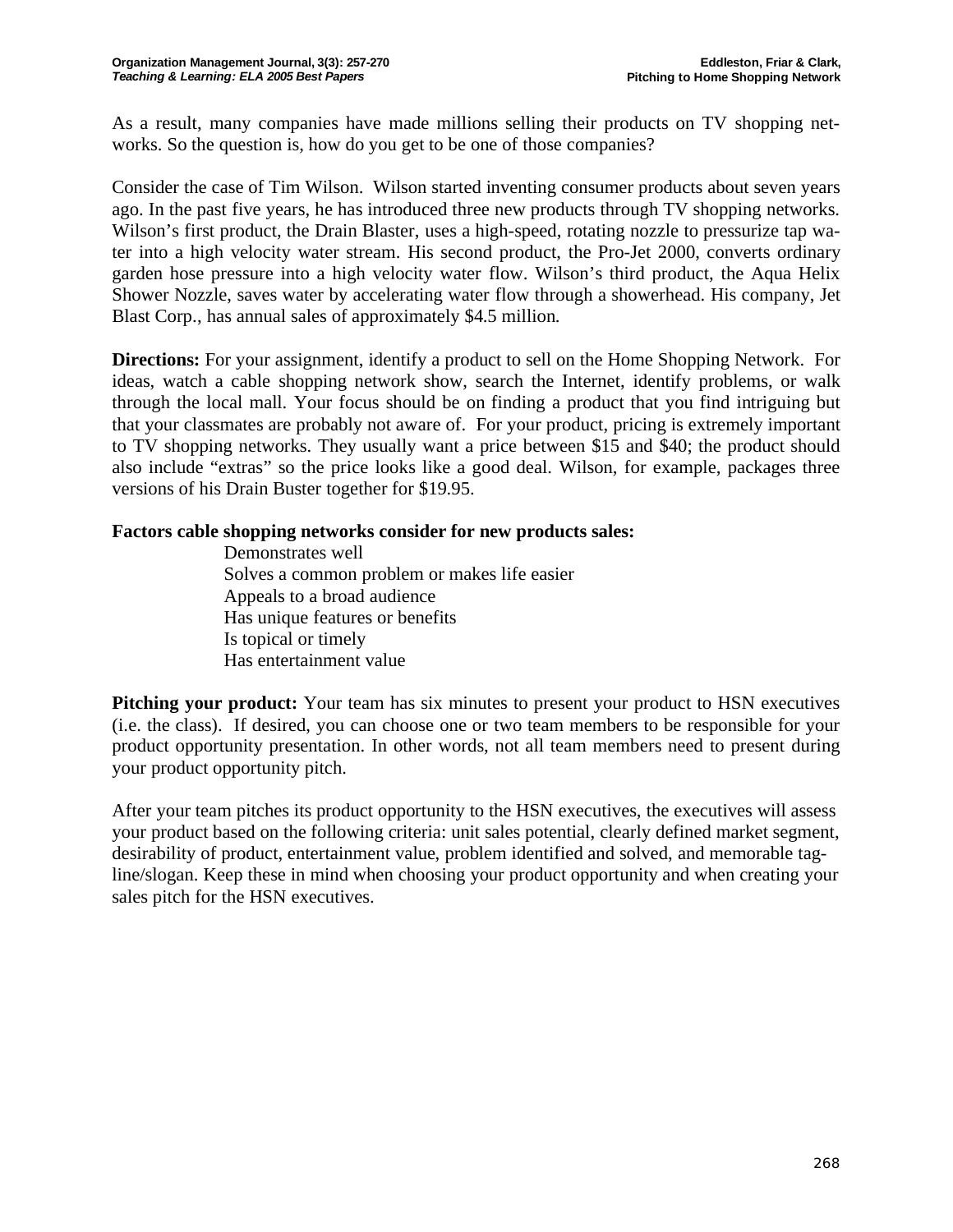#### **EXHIBIT 3:**

## **Pitching to the Home Shopping Network: An Exercise in Opportunity Assessment & Personal Selling Opportunity Assessment Evaluation Form**

**Directions**: You are an executive at the Home Shopping Network (HSN) and responsible for reviewing booking and scheduling the hundreds of commercial segments on the channel. You have one spot available for the last quarter of the year that you must fill with a new product. In order to decide which product will receive the coveted spot you must review and rank each presentation based on the following criteria. Your year end bonus is determined by the overall sales (in quantity) developed from your selection of new products.

Rate each product opportunity below from lowest (1) to highest (8).

| Opportunity                 |  |  | 5 | 6 | 8 |
|-----------------------------|--|--|---|---|---|
|                             |  |  |   |   |   |
| Unit sales potential        |  |  |   |   |   |
| Clearly defined segment     |  |  |   |   |   |
| Desirability of product     |  |  |   |   |   |
| Entertainment value         |  |  |   |   |   |
| Problem identified & solved |  |  |   |   |   |
| Memorable tag-line/slogan   |  |  |   |   |   |
| <b>Total:</b>               |  |  |   |   |   |

Prior to awarding the spot you must meet with your executive board to determine the winning product. Classify the products using the above criteria and explain how your group decision was made.

#### **EXHIBIT 4: Questions for Discussion**

- 1. What was the process that your team went through to select your final product? As you dropped product ideas, did it become more difficult to choose between the remaining competing products?
- 2. Can you think of changes to the selection process that you would implement in the future?
- 3. Did you adapt your marketing message for the target market and this direct sales medium?
- 4. If your product was selling in a retail store, how would your target customer and message be different?
- 5. What influence did the entertainment value of the presentation play in your decision to air the spot? Why?
- 6. What were the most effective "personal selling" techniques used?
- 7. What suggestions can you make to improve the sales presentations of the other products?